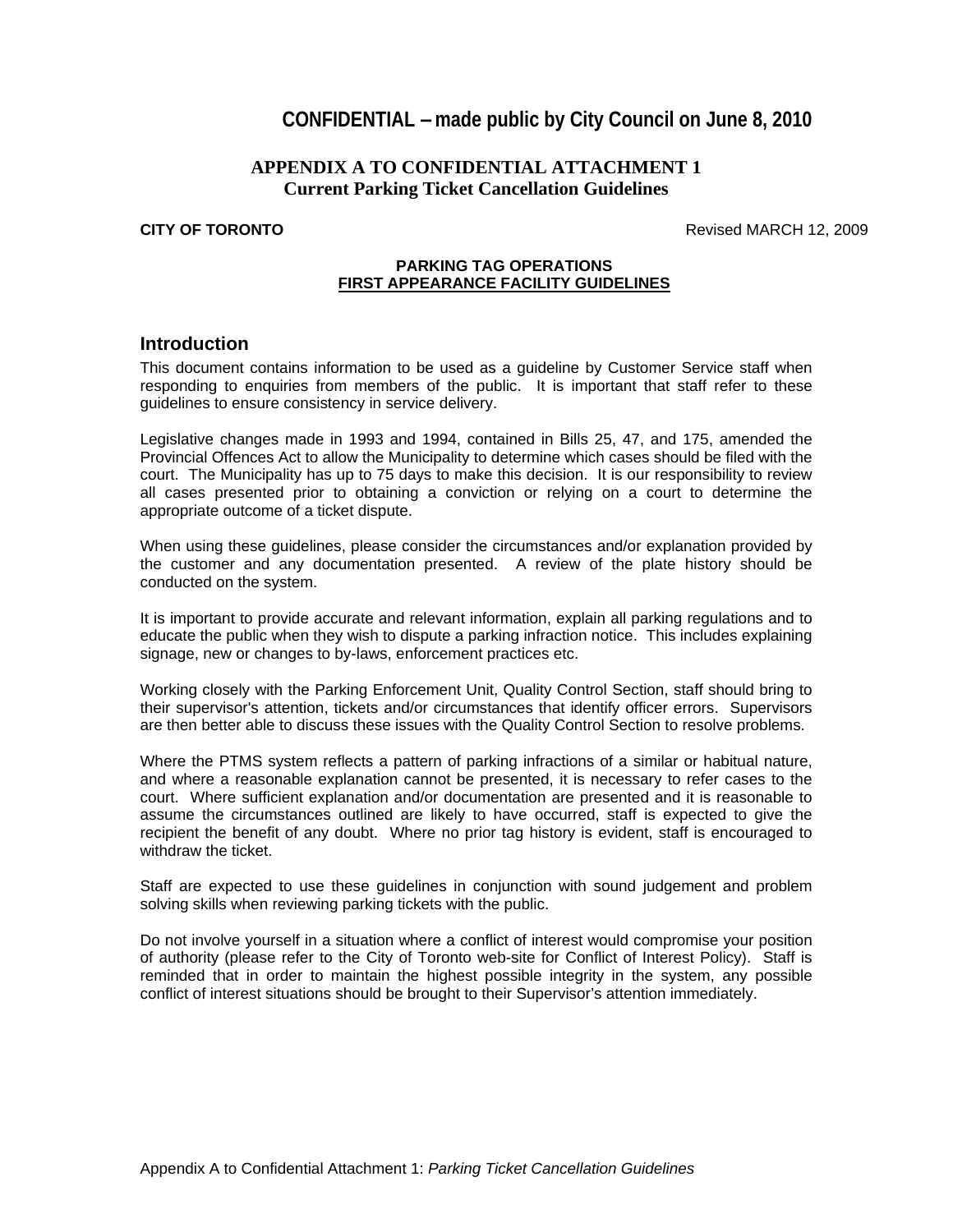## **TABLE OF CONTENTS**

|     | Introduction                                         |                 |  |
|-----|------------------------------------------------------|-----------------|--|
|     | <b>Table of Contents</b>                             |                 |  |
| 1.0 | <b>Disabled Parking Permits</b>                      |                 |  |
| 2.0 | <b>On-Street Permit Parking</b>                      |                 |  |
| 3.0 | <b>Temporary Parking Permits</b>                     |                 |  |
| 4.0 | <b>Change-Over Dates</b>                             |                 |  |
| 5.0 | Pay & Display Receipt Policy                         |                 |  |
| 6.0 | <b>Obvious Error</b>                                 | -9              |  |
| 7.0 | Vehicles on Delivery                                 | 10 <sup>1</sup> |  |
| 8.0 | <b>Fast Food Deliveries</b>                          | 11              |  |
| 9.0 | <b>Official Vehicles</b>                             | 11              |  |
|     | 10.0 Nursing Agencies/Compassionate Service Agencies | 12              |  |
|     | 11.0 Utility Vehicles                                | 12              |  |
|     | 12.0 Security Companies - Alarm Response             | 13              |  |
|     | 13.0 Taxicabs for Hire                               | 13              |  |
|     | 14.0 Tour Buses                                      | 14              |  |
|     | 15.0 Reasonable Doubt/Courtesy Consideration         | 14              |  |
|     | 16.0 Religious Observance Grace Periods              | 14              |  |
|     | 17.0 Parking Considerations/Grace Periods            | 15              |  |
|     | 18.0 Diplomatic Immunity                             | 15              |  |
|     | 19.0 Processing Errors                               | 15              |  |
|     | 20.0 Continuing Infraction                           | 16              |  |
|     | 21.0 Out-of-Province Licence Plates                  | 16              |  |
|     | 22.0 Phone, Mail, Fax                                | 16              |  |
|     | 23.0 Administration Fees                             | 18              |  |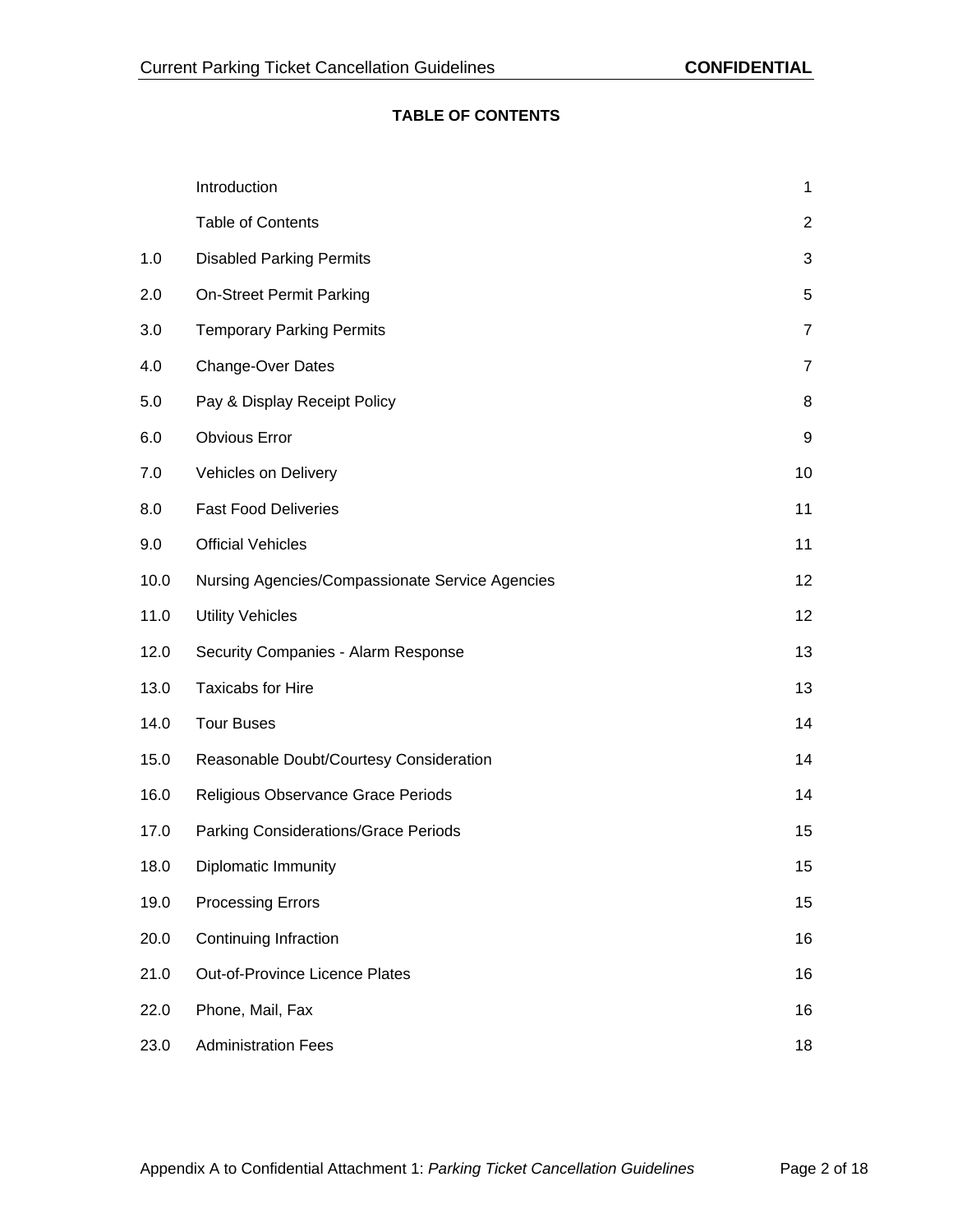## **1.0 DISABLED PARKING PERMITS - VPD**

## **WITHDRAW (Withdraw as 'VPD' not 'DOC')**

- *Offence* 5 Park signed highway during prohibited times/days (excluding rush hours)<br>1 Expired Meter 1 Expired Meter
	- 210 Park fail to display receipt in windshield<br>2 Three Hour Parking
	- 2 Three Hour Parking
	- 29 Park (prohibited area/location) without a permit
	- 6 Park signed highway in excess of permitted time
	- 8 No Standing **EDU/MD can be given if plate check shows**
	- 9 No Stopping **good plate history (check with Supervisor if unsure)**

## **APPROVAL FROM AN FAF SUPERVISOR OR THE MANAGER MUST BE OBTAINED WHEN REQUESTING CANCELLATION OF TICKETS ISSUED FOR OFFENCE # 10 PARK VEHICLE IN DESIGNATED DISABLED PARKING SPACE.**

- 1. Check to make sure name and address on permit matches registration on plate. Check with supervisor if there are a large number of withdrawals, or concerns about the validity of the permit.
- 2. Check that the permit has a valid date.
- 3. Original permit must be displayed (check for No Visible Permit-NVP code on tag).
- 4. Ensure that officer has not marked the NO PERMIT DISPLAYED box on the ticket.

### **Mark permit number, expiry date, and name of permit holder on STOP PROCESS screen.**

#### **PLEASE REFER TO THE TORONTO POLICE – PARKING ENFORCEMENT INFORMATION SHEET ENTITLED "PARKING EXEMPTIONS AND PERMIT HOLDER RESPONSIBILITIES" FOR A DETAILED LIST OF NON - EXEMPTIONS.**

Consideration may be given on a ticket issued for one of the above noted infractions if the recipient has not had a previous infraction or cancellation of this type and minimal tag activity exists on the vehicle plate. The counter clerk should use this opportunity to educate the customer on the proper use of the permit and distribute a copy of the permit guidelines.

Persons with disability permits are permitted to fax in copies of their tags provided PTO has a copy of the disability permit on file and the owner of the permit resides at the same address as the registered owner of the vehicle plate.

Forward a copy of all disability permits for central filing by last name; note all licence plates associated with disability permits.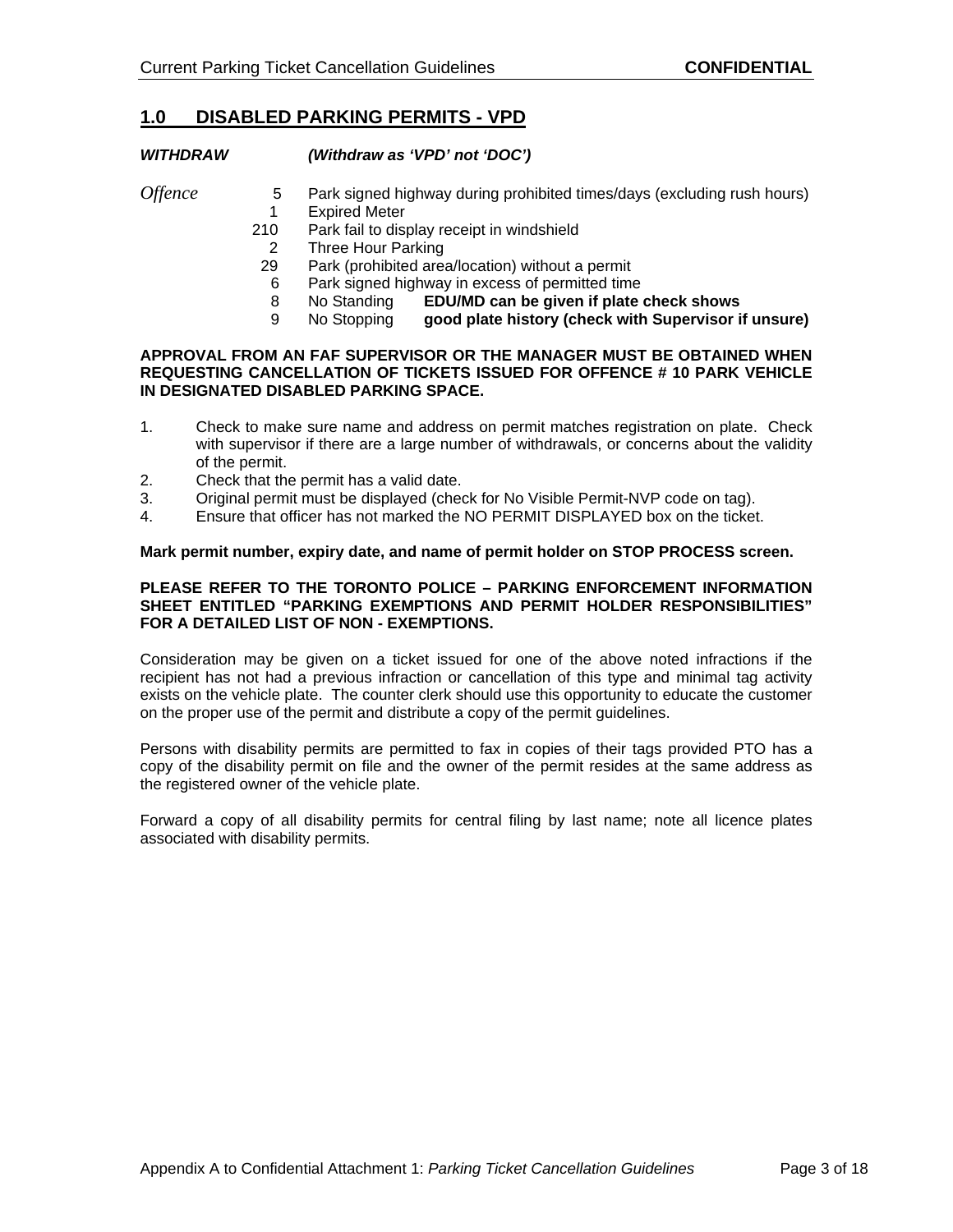## Current Parking Ticket Cancellation Guidelines **CONFIDENTIAL**

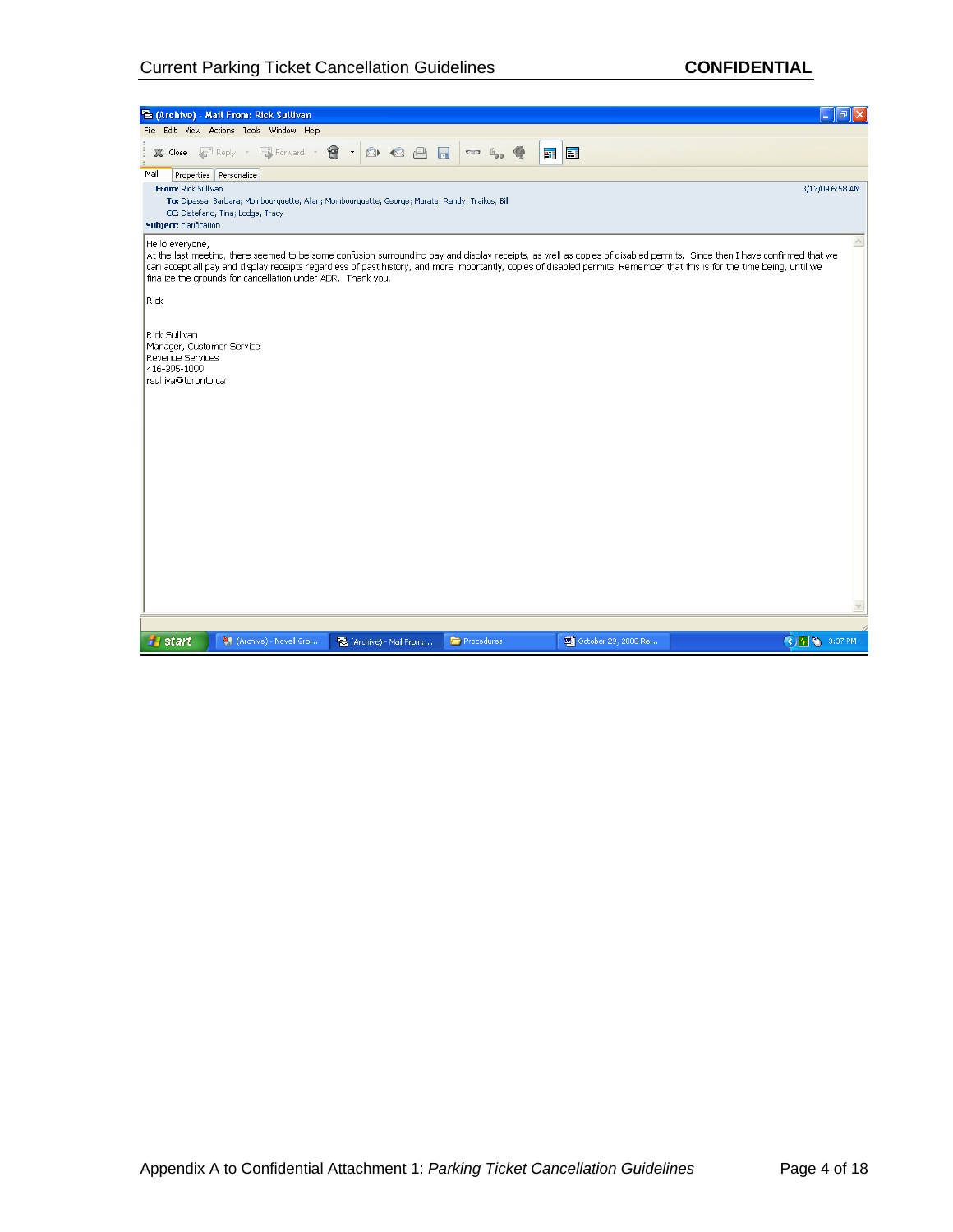## **2.0 ON-STREET PERMIT PARKING - VPP**

- 1. Check to make sure the plate number on the Parking Infraction Notice (PIN) matches plate number on permit.
- 2. Check the City of Toronto permit system to ensure permit is valid.
- 3. Ensure area indicated on permit is for location indicated on ticket. I.e. 1B
- 4. Ensure the officer has not indicated the NO PERMIT DISPLAYED box on the ticket.

### **Permits are not transferable!** However, there may be circumstances where this is acceptable, for example, permit car in for repairs and owner has a rental car occupying the paid space. Request a copy of rental agreement and the garage repair bill for documentation.

## **NOTE: Area 5E is transferable**

## **WITHDRAW**

- Offence # 1 Park at expired meter (check if location is licenced in permit book),
	- 2 Park longer than 3 hours,
	- 6 Park in excess of permitted time, or
	- 29 Park without a permit; and
	- 9 Stop vehicle during prohibited times **(Residents of street with VDP only)**

(Mutual, Maitland, Wood and Alexander streets only).

Mark Permit Number, area, expiry date, and plate number on the STOP PROCESS screen.

### **Streets must allow for offences 1 (Park at expired meter), 2 (Park longer than 3 hours) and 6 (Park in excess of permitted time) to be withdrawn**.

Plate owners are allowed to fax in copies of their tags if they have a street permit or a disabled permit. The contract of the contract of the contract of the contract of the contract of the contract of the contract of the contract of the contract of the contract of the contract of the contract of the contract of the co

If the officer has written NVP (No Visible Permit) on the PIN, do not withdraw.

### **GPR cancellation**

- late mailings (up to 2 weeks) check plate history
- new resident (up to 5 business days)
- removal of 'old permit' too early (1 week)
- $-1<sup>st</sup>/16<sup>th</sup>$  switchover times (9pm 9am)
- letter wrong permit issued

## **5 RSDs – any reasonable explanation**

All cancellations MUST have a FULL explanation regarding reason ticket was withdrawn.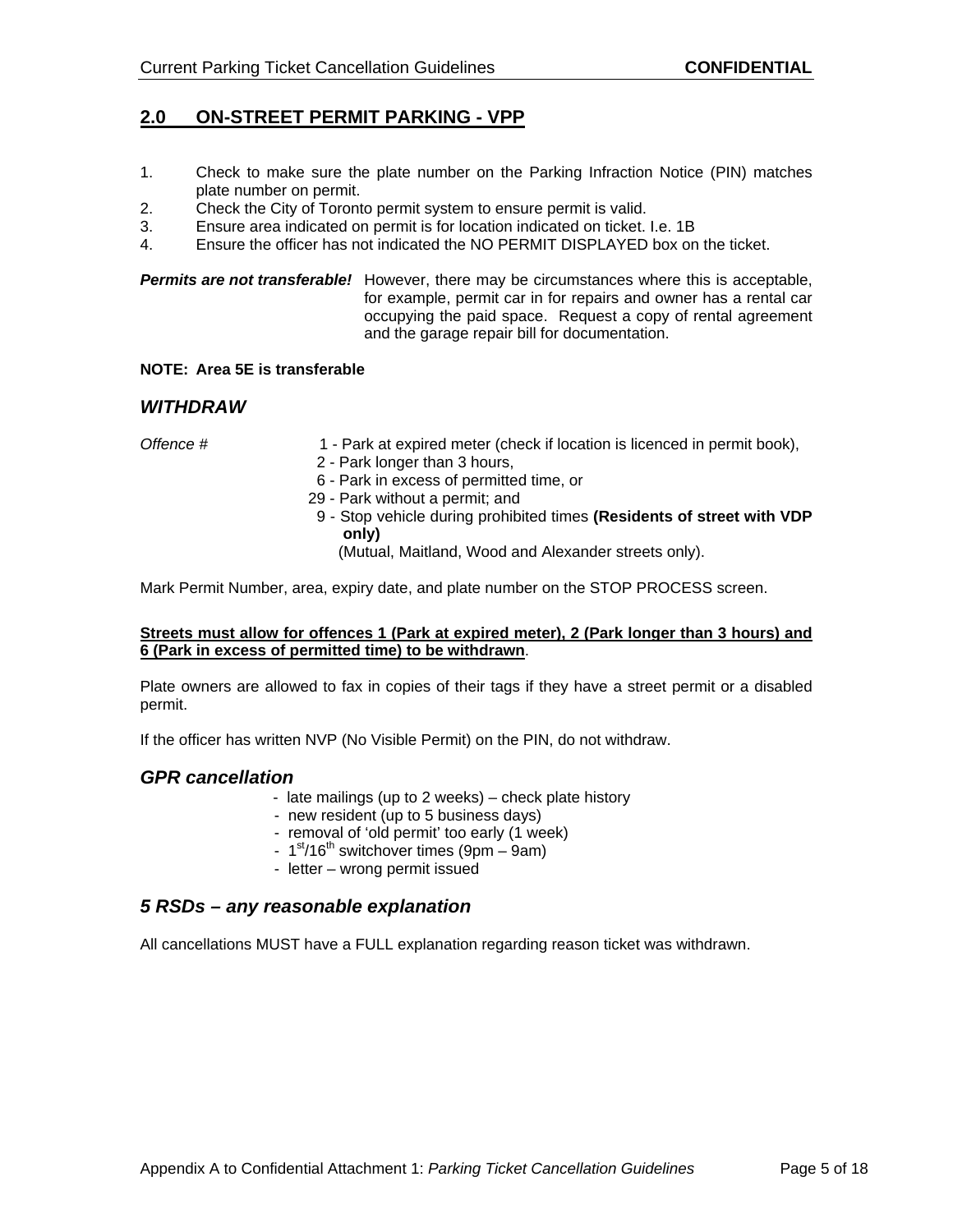# Current Parking Ticket Cancellation Guidelines **CONFIDENTIAL**

| 是 (Archive) - Mail From: Rick Sullivan                                                                                                                                                                                                                     | la                 |
|------------------------------------------------------------------------------------------------------------------------------------------------------------------------------------------------------------------------------------------------------------|--------------------|
| File Edit View Actions Tools Window Help                                                                                                                                                                                                                   |                    |
| $\mathfrak{F} \cdot \mathfrak{D} \otimes \mathfrak{S} \quad \blacksquare \quad \blacksquare \quad \blacksquare \quad \blacksquare$<br>X Close & Reply + & Forward +<br>同国                                                                                  |                    |
| Mail<br>Properties Personalize<br>From: Rick Sullivan<br>To: Dipassa, Barbara; Mombourquette, Allan; Mombourquette, George; Murata, Randy; Traikos, Bill                                                                                                   | 3/12/09 7:12 AM    |
| CC: Distefano, Tina; Lodge, Tracy<br>Subject: valid street permits - code 29                                                                                                                                                                               |                    |
| Hello again,<br>After confirming this question as well with Steve, please be advised that as long as we can verify that the plate owner has a valid street permit, we are to cancel all tickets<br>under code 29. However, this does not include code 336. |                    |
| Rick Sullivan<br>Manager, Customer Service<br>Revenue Services<br>416-395-1099<br>rsulliva@toronto.ca                                                                                                                                                      |                    |
|                                                                                                                                                                                                                                                            |                    |
|                                                                                                                                                                                                                                                            |                    |
|                                                                                                                                                                                                                                                            |                    |
|                                                                                                                                                                                                                                                            |                    |
|                                                                                                                                                                                                                                                            |                    |
|                                                                                                                                                                                                                                                            |                    |
| (Archive) - Novell Gro<br><b>A</b> start<br>Procedures<br><b>M</b> October 29, 2008 Re<br>最 (Archive) - Mail From:                                                                                                                                         | <b>◆ 5 3:37 PM</b> |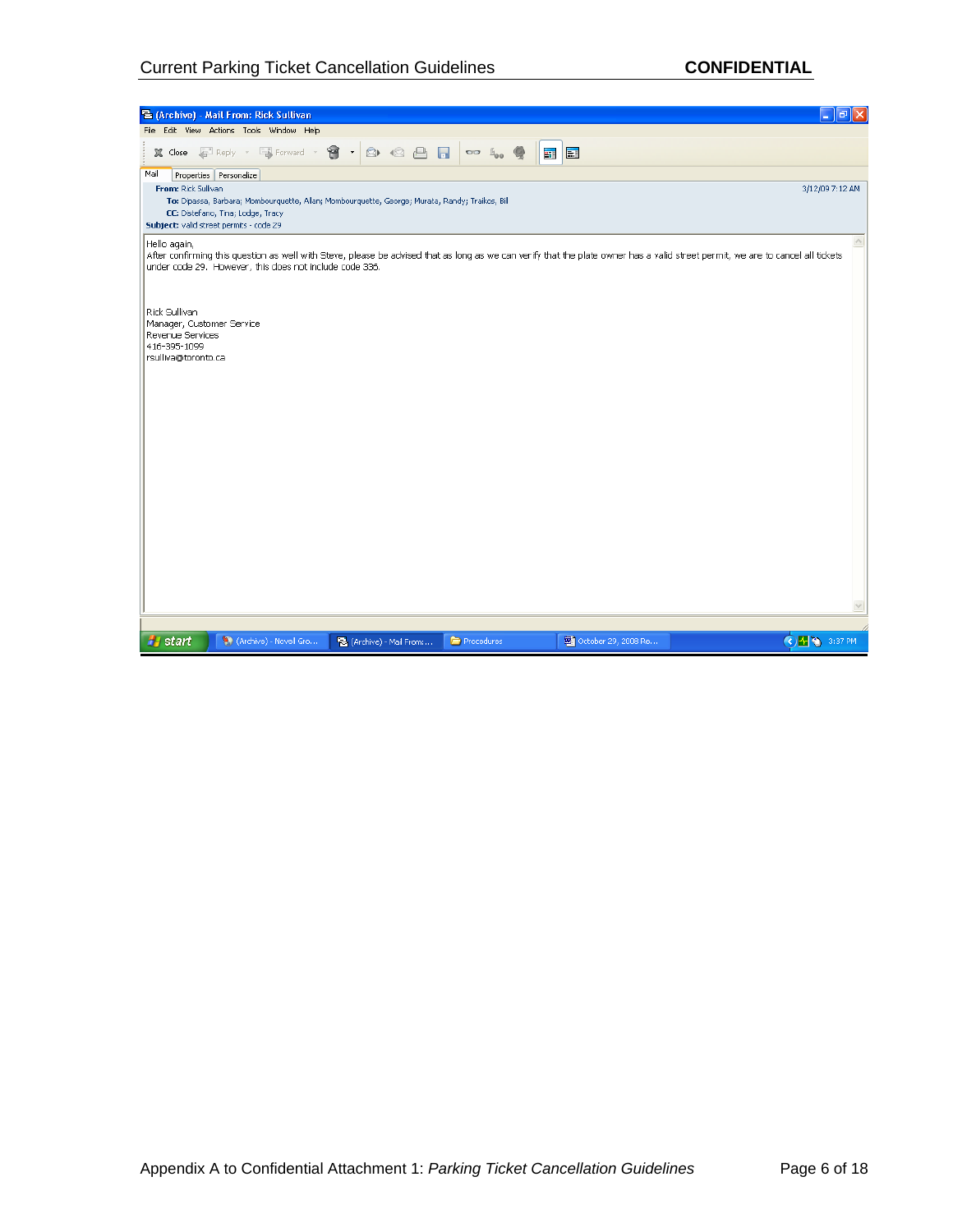# **3.0 TEMPORARY PARKING PERMITS- VPT**

These permits are transferable.

There is no plate number noted on the temporary permit.

Permit must be visibly displayed through the windshield to be valid. Ensure that the officer has not indicated the "no permit displayed box" on the ticket.

Check date of purchase and expiry date.

Original permit must be presented at counter as access to temporary permits on database unavailable.

Telephone numbers for permit parking information (former cities):

| Toronto     |                                  |  |
|-------------|----------------------------------|--|
| York        |                                  |  |
| Etobicoke   | 392-7873<br>394-2646<br>394-8410 |  |
| East York   | 397-4480<br>396-7111             |  |
| Scarborough |                                  |  |

# **GPR – To get Temporary Permit – 2 business days**

DOC – if vehicle in for repair/rental being used

# **5 RSDs – any reasonable explanation**

ALL withdrawals MUST have a COMPLETE explanation in comment section

## **4.0 CHANGE-OVER DATES - GPR**

(Applies to regular and temporary permits)

Normal grace period is from 9:00pm the previous evening and extends to 9:00am of next morning. Give consideration for either side of the street during this 12-hour period. However, use judgement in this regard.

For example, if tag issued is prior to noon and prior infraction history is minimal, then consideration to withdraw should be made after an explanation of the guidelines is given.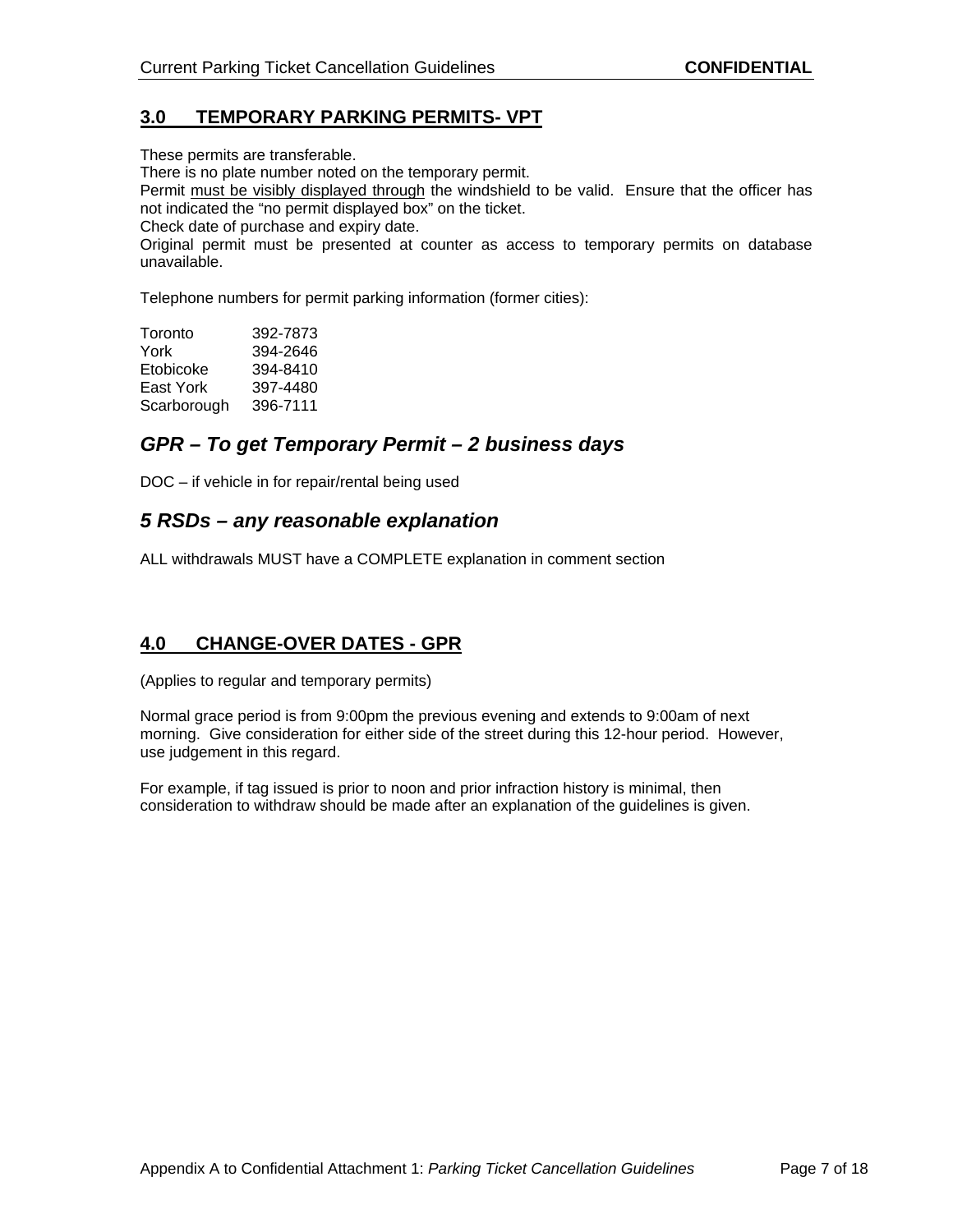# **5.0 Pay & Display Receipt Policy**

| <b>&amp; Mail From: Rick Sullivan</b><br>u.                                                                                                                                                                                                                                                                                                                                               | l∂∥× |
|-------------------------------------------------------------------------------------------------------------------------------------------------------------------------------------------------------------------------------------------------------------------------------------------------------------------------------------------------------------------------------------------|------|
| File Edit View Actions Tools Window Help                                                                                                                                                                                                                                                                                                                                                  |      |
| FiReply ・ 写 Forward ・ 曾 ・ 2 2 2 日 日<br>5 3<br>$\sim$ $\frac{6}{100}$<br>X Close                                                                                                                                                                                                                                                                                                           |      |
| Mail<br>Properties Personalize<br>From: Rick Sullivan<br>10/29/08 2:36 PM<br>To: Dipassa, Barbara; Distefano, Tina; Lodge, Tracy; Mombourquette, Allan; Mombourquette, George; Murata, Randy; Traikos, Bill<br>CC: Fabrizi, Anthony<br>Subject: Pay and Display receipts                                                                                                                  |      |
| Hi everyone,<br>As confirmed by Anthony Fabrizi, should a customer come into a FAF with a Parking Infraction Notice, and a valid pay and display receipt covering the period and location<br>indicated on the infraction, please ensure that staff cancel these infractions, using the code "DOC".<br>Please pass this on to staff, and update all copies of your FAF quidelines.<br>Rick |      |
| Rick Sullivan<br>Manager, Customer Service<br>Revenue Services<br>416-395-1099<br>rsulliva@toronto.ca                                                                                                                                                                                                                                                                                     |      |
| $\bigcirc$ $\bigcirc$ $\bigcirc$ 2:40 PM<br><b>19 3 Novell GroupWise Extra ALLACTION</b> PTMS - EXTRA! X-treme<br><b>P</b> start<br>MO DocumentDirect - [to<br>RFT Verification Sheets<br>Microsoft Excel - RFT                                                                                                                                                                           |      |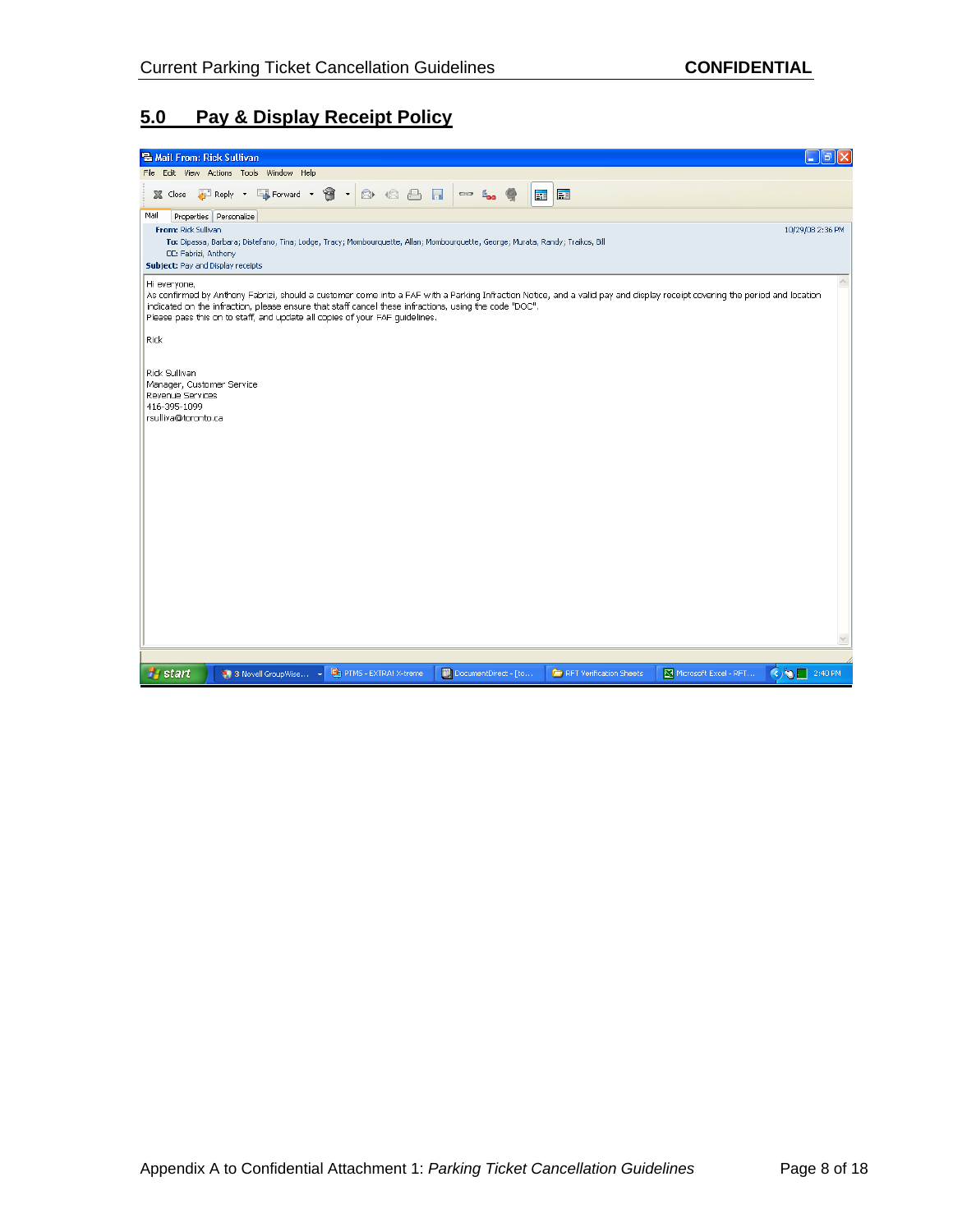# **5.0 Pay & Display Receipt Policy (Continued)**

| & Mail From: Anthony Fabrizi                                                                                                                                                                                                                                                                                                                                                                                                                                  |                                                                                                                                                  |                    |                               |        |                    |                                                                                                                                                                  |                                                                                                                                                                                                               | ð                |
|---------------------------------------------------------------------------------------------------------------------------------------------------------------------------------------------------------------------------------------------------------------------------------------------------------------------------------------------------------------------------------------------------------------------------------------------------------------|--------------------------------------------------------------------------------------------------------------------------------------------------|--------------------|-------------------------------|--------|--------------------|------------------------------------------------------------------------------------------------------------------------------------------------------------------|---------------------------------------------------------------------------------------------------------------------------------------------------------------------------------------------------------------|------------------|
| File Edit View Actions Tools Window Help                                                                                                                                                                                                                                                                                                                                                                                                                      |                                                                                                                                                  |                    |                               |        |                    |                                                                                                                                                                  |                                                                                                                                                                                                               |                  |
| X Close                                                                                                                                                                                                                                                                                                                                                                                                                                                       | FiReply ・ 写 Forward ・ 9 ・ 2 2 2 日 日                                                                                                              |                    | $\sim$ $\sim$ $\sim$          | Ħ<br>囲 |                    |                                                                                                                                                                  |                                                                                                                                                                                                               |                  |
| Mail<br>Properties Personalize<br>From: Anthony Fabrizi                                                                                                                                                                                                                                                                                                                                                                                                       |                                                                                                                                                  |                    |                               |        |                    |                                                                                                                                                                  |                                                                                                                                                                                                               | 10/30/08 9:18 AM |
| Subject: Re: Pay and Display receipts                                                                                                                                                                                                                                                                                                                                                                                                                         |                                                                                                                                                  |                    |                               |        |                    | To: Dimanno, Stephen; Dipassa, Barbara; Distefano, Tina; Lodge, Tracy; Mombourguette, Allan; Mombourguette, George; Murata, Randy; Sullivan, Rick; Traikos, Bill |                                                                                                                                                                                                               |                  |
|                                                                                                                                                                                                                                                                                                                                                                                                                                                               | Photocopies of pay and display receipts are not acceptableonly originals.                                                                        |                    |                               |        |                    |                                                                                                                                                                  |                                                                                                                                                                                                               |                  |
| Thanks<br>-----Original Message-----<br>From: Bill Traikos<br>Cc: Anthony Fabrizi <afabriz@toronto.ca><br/>To: Barbara Dipassa <bdipassa@toronto.ca><br/>To: Tracy Lodge <lodge@toronto.ca><br/>To: Randy Murata <rmurata@toronto.ca><br/>To: Rick Sullivan <rsulliva@toronto.ca><br/>To: Tina Distefano <tdistefa@toronto.ca></tdistefa@toronto.ca></rsulliva@toronto.ca></rmurata@toronto.ca></lodge@toronto.ca></bdipassa@toronto.ca></afabriz@toronto.ca> | To: Allan Mombourquette <amombou@toronto.ca><br/>To: George Mombourguette <gmombour@toronto.ca></gmombour@toronto.ca></amombou@toronto.ca>       |                    |                               |        |                    |                                                                                                                                                                  |                                                                                                                                                                                                               |                  |
| Sent: 30/10/2008 9:10:11 AM<br>Subject: Re: Pay and Display receipts                                                                                                                                                                                                                                                                                                                                                                                          |                                                                                                                                                  |                    |                               |        |                    |                                                                                                                                                                  |                                                                                                                                                                                                               |                  |
|                                                                                                                                                                                                                                                                                                                                                                                                                                                               | What happens if someone brings in a photocopy of a valid receipt?                                                                                |                    |                               |        |                    |                                                                                                                                                                  |                                                                                                                                                                                                               |                  |
| >>> Rick Sullivan 10/29/08 2:36 PM >>><br>Hi everyone.<br><b>Rick</b>                                                                                                                                                                                                                                                                                                                                                                                         | ensure that staff cancel these infractions, using the code "DOC".<br>Please pass this on to staff, and update all copies of your FAF quidelines. |                    |                               |        |                    |                                                                                                                                                                  | As confirmed by Anthony Fabrizi, should a customer come into a FAF with a Parking Infraction Notice, and a valid pay and display receipt covering the period and location indicated on the infraction, please |                  |
| Rick Sullivan<br>Manager, Customer Service<br>Revenue Services<br>416-395-1099<br>rsulliva@toronto.ca                                                                                                                                                                                                                                                                                                                                                         |                                                                                                                                                  |                    |                               |        |                    |                                                                                                                                                                  |                                                                                                                                                                                                               |                  |
|                                                                                                                                                                                                                                                                                                                                                                                                                                                               |                                                                                                                                                  |                    |                               |        |                    |                                                                                                                                                                  |                                                                                                                                                                                                               |                  |
|                                                                                                                                                                                                                                                                                                                                                                                                                                                               |                                                                                                                                                  |                    |                               |        |                    |                                                                                                                                                                  |                                                                                                                                                                                                               |                  |
| <b><i>FF start</i></b>                                                                                                                                                                                                                                                                                                                                                                                                                                        | Novell GroupWise -                                                                                                                               | Mail From: Anthony | <b>iii</b> DocumentDirect - [ |        | 2 Windows Explorer | <b>En PTMS - EXTRA! X-tr</b>                                                                                                                                     | CEFF <sup>'</sup> C 9:58 AM                                                                                                                                                                                   |                  |

# **6.0 OBVIOUS ERROR – OER, INC, ILT**

- **WITHDRAW:** Officer has failed to complete tag (no infraction, missing date, missing signature, service affected box not marked, etc.)
- "Ontario Plate Renewal Month" must be completed unless officer states it was not visible (or  $\bullet$ unless not an Ontario vehicle).
- Make and model is **optional.**
- Infraction particulars are not clearly readable.
- **NOTE:** Officer's name is not required at the top, however, the officer would be required to appear in court if the tag is disputed.
- **NOTE:** Where the handwriting of the issuing officer's signature is such that the name cannot be interpreted, lack of clarity is not sufficient grounds to cancel if all other particulars of the infraction are clearly readable.

#### **VAL – CANNOT be BLANK – MUST have a date OR 'N/A'** (Trailers DO NOT have VAL stickers)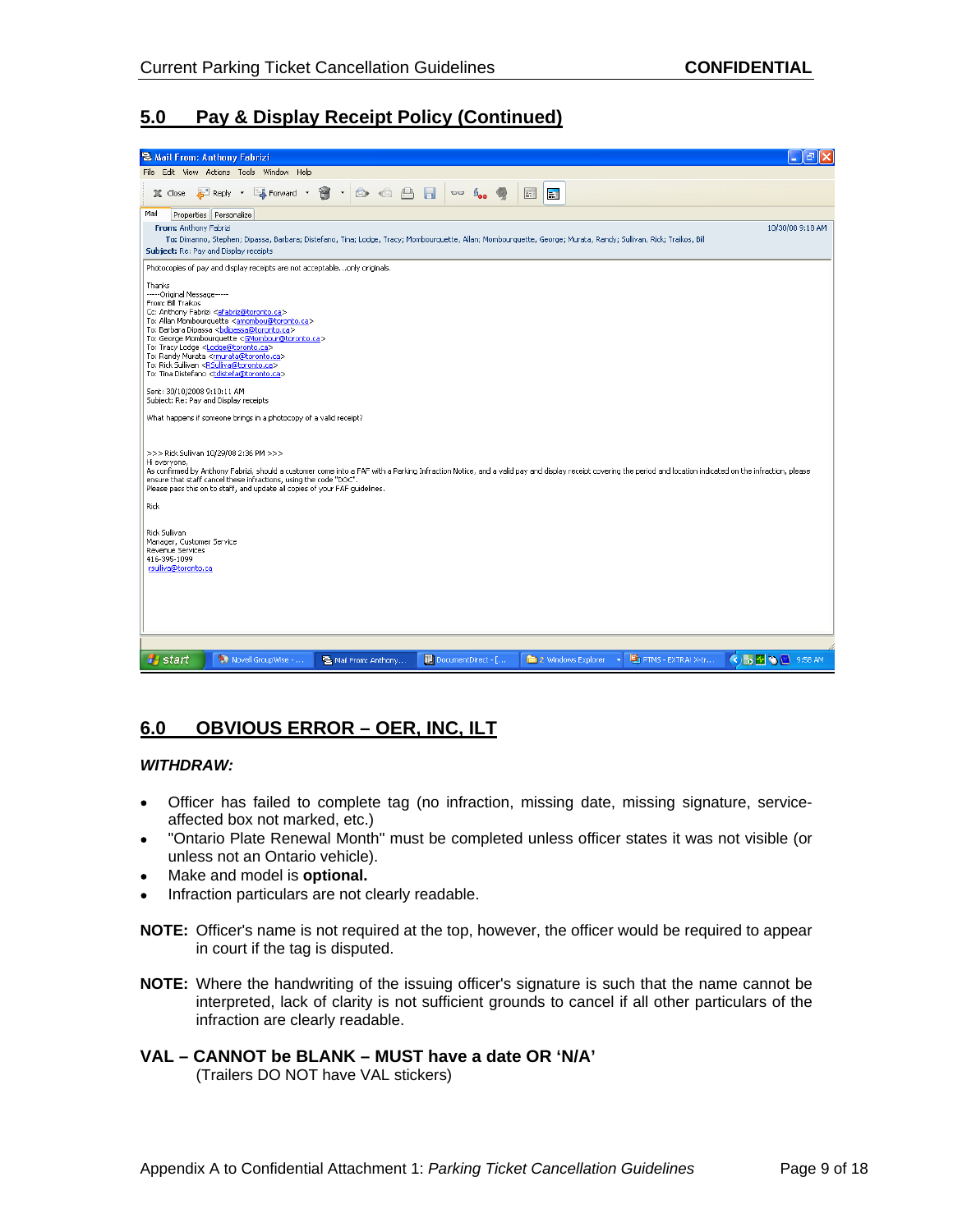## **VMM – check other tags/plate – 'ONE TIME ONLY'**

- has more than 2 VMMs Do Not Withdraw
- blank is OK

# **7.0 VEHICLES ON DELIVERY - DEL**

Drivers on delivery are required to park legally at all times. It is recommended that an "On Delivery" sign be clearly displayed on the dashboard of the vehicle when parking in prohibited areas (officers are educated to use discretion when a sign is displayed). All deliveries should be made in the least amount of time possible.

#### **WITHDRAW (Cancellation MUST have Company Name indicated in explanation)**

For a tag to be eligible for withdrawal, the following must be produced with the tag:

- 1. Letter, preferably typed, on letterhead from the company's head office noting the PIN number and the fact the vehicle was engaged in making a delivery at the time infraction issued. A senior official (manager) of the firm must sign the correspondence. Photocopies of signatures are not acceptable; AND
- 2. Original waybill matching the location, date and time on the PIN; AND
- 3. The infraction is for prohibited parking area (excluding rush hour) and public laneway (not obstructed). The contract of the contract of the contract of the contract of the contract of the contract of the contract of the contract of the contract of the contract of the contract of the contract of the contract of t
- 4. The signature on the letter matches the authorized signature we have on file.

### **DO NOT WITHDRAW**

- Infractions for vehicles that are waiting for pick up outside the address of the company.Companies/drivers are responsible for their own parking requirements at/or within the vicinity of their place of employment.
- Any tags that impede vehicular/pedestrian or emergency vehicles. (This includes Stop/Stand, Fire Routes, etc.)
- Tags issued for parking longer than permitted time.

**Effective July 1st , 2001**, parking considerations will no longer be granted to vehicles on delivery that are parked on main arterial roads in the downtown core between the hours of 7:00am to 7:00pm.

The prohibited roads involved are:

#### **North-South:**

- Dufferin (including the jog via Peel & Gladstone) Bathurst (Bloor to Front)
- 
- Ossington from Bloor to Queen
- Yonge (Eglinton to Queens Quay) Parliament (Bloor to Front)
- Shaw from Queen to Douro
- Jarvis (Bloor to Front)
- 
- Bay (Bloor to Queens Quay) Sherbourne (Bloor to Front)
	- University (Bloor to Front)
	-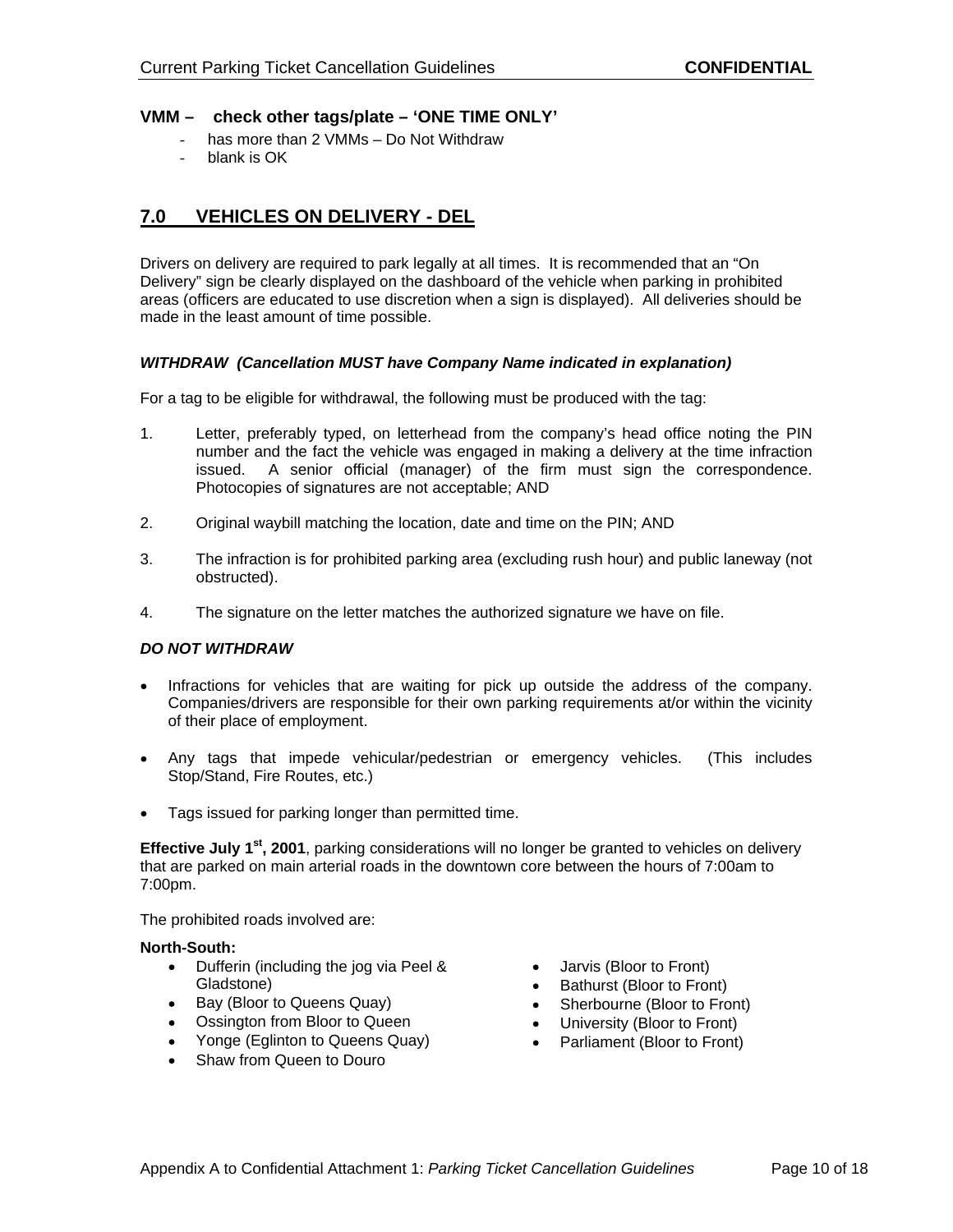## **East-West:**

- Harbord from Ossington to Queen's Park Circle **Example 20 CONFIDENT CONTROL •** Richmond and Adelaide from
- Wellesley from Queen's Park Circle
- Bloor (from Dufferin to Parliament)
- College (Bathurst to Yonge)
- Dundas (Bathurst to Parliament)
- Spadina to Yonge Street
- to Parliament Queen (Bathurst to Parliament)
	- King (Bathurst to Parliament)

# **8.0 FAST FOOD DELIVERIES – DEL (Same as 'Delivery' above)**

- Delivery Slip (stating address, time of delivery and date). Address, time and date must match ticket information.
- Letter on company (or franchise operator) letterhead signed by a manager/supervisor of that company that the vehicle in question was engaged in a delivery.
- If registered owner of the vehicle plate is also the owner of company, a signed letter must be provided from business receiving delivery confirming date and time of delivery

 **If owner making delivery, same as above.**

## **NOTE: There is no legal exemption for delivery vehicles under any by-law.**

# **9.0 OFFICIAL VEHICLES- OVH, GVB**

(Includes Ambulances, Police/Fire/City or Municipal vehicles)

Parking tags may be withdrawn by the First Appearance Facilities provided the Head or Deputy of the Department, Agency, Board or Commission, Managers or Supervisors certifies, in writing, that the vehicle was engaged in business as per the Uniform Traffic By-law, Section 50, subsection A and B, and Municipal Code #400-4.

- Copies of the tags withdrawn for all Police vehicles are to be sent to Superintendent Gary  $\bullet$ Ellis, Parking Enforcement Unit 1500 Don Mills Rd e.g. RCMP, OPP, Toronto Police, GO Police, CN Police, etc. – Cathy Garbutt
- **Councillors' vehicles** requests for withdrawal for tags issued to Councillors on City business must be processed through the Council Support Office in City Clerk's. The nature of the City business must be stated.
- City of Toronto employees must park legally unless compliance to parking regulations would be impracticable. The vehicle must actually be engaged in works undertaken for or on behalf of the City. Tickets will NOT be withdrawn at employee'swork locations, near Civic Centres, or when attending meetings.
- NB. MUST have Pay & Display receipts

## **Codes #8 –** No Standing

**#9** – No Stopping **CAN be withdrawn** (**NOT** near work)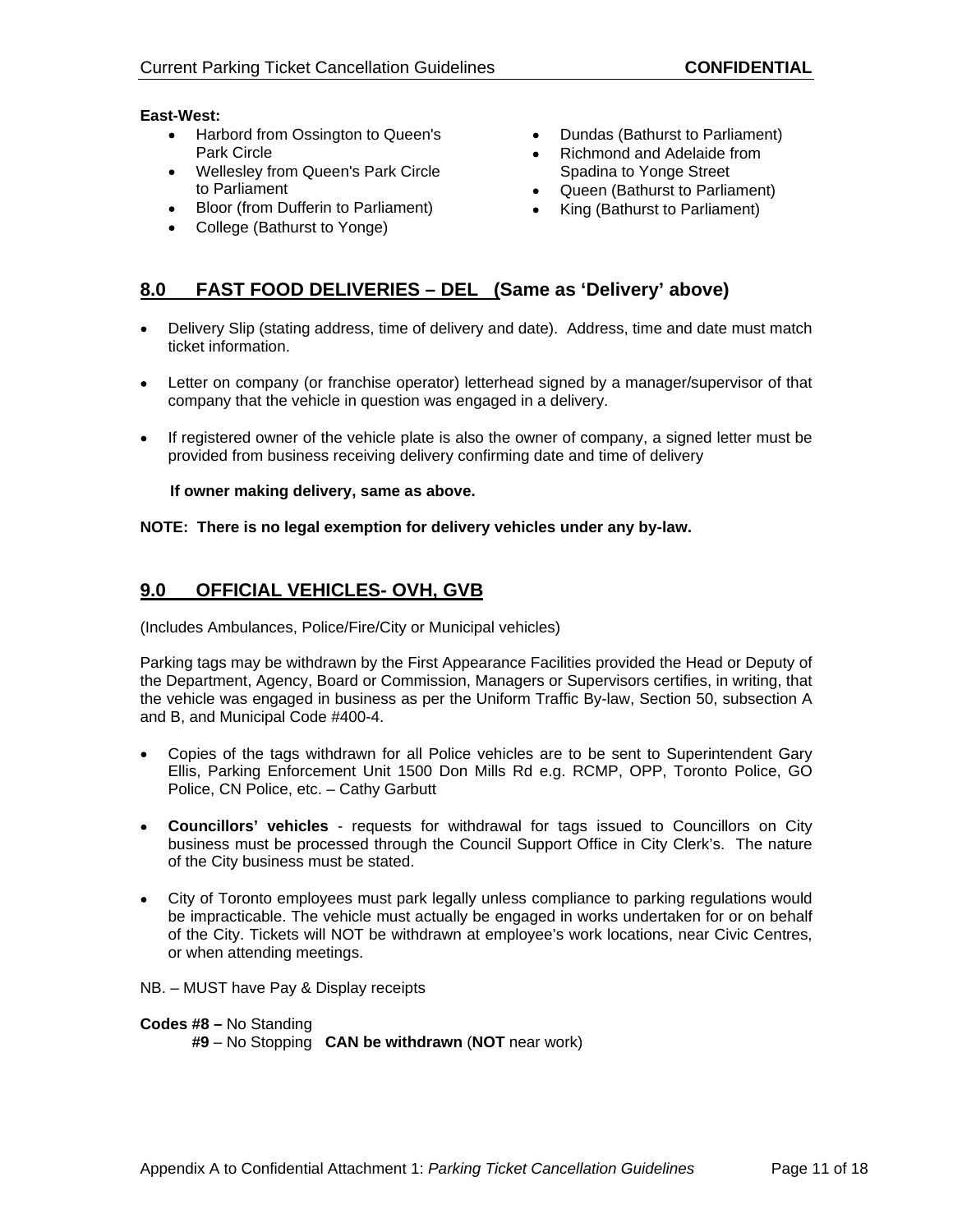# **10.0 NURSING AGENCIES/COMPASSIONATE SERVICE AGENCIES - DOC**

There is no legal exemption for this, however:

Consider the withdrawal of parking tags for offence numbers

1 - Park at expired meter, 2 - Park longer than 3 hours, 5 - Park during prohibited times (excluding rush hour), 6 - Park in excess of permitted time; and 29 - Park no permit (if time/situation of infraction is reasonable) time, date, infraction and location of the duties should be specified. 207 – WITH receipt/recently expired 210 – WITH valid receipt

- The parking tag is to be accompanied by a letter from an official on letterhead explaining the vehicle was being operated by a staff member while performing duties for the organization.
- The letter must have an original signature and must include the title and telephone number of the authorized writer (Nurse Manager, etc.).
- Check owner's home and company's address against address of infraction.
- NOT for hospital visits.

# **11.0 UTILITY VEHICLES**

(Includes Canada Post, Bell Canada, Cable Cos., Public Utilities, Communication Co.'s, Entourage)

**Consider** the **withdrawal** of parking tags for offence numbers

- 1 Park at expired meter
- 2 Park longer than 3 hours,
- 5 Park during prohibited times (excluding rush hour), and
- 6 Park in excess of permitted time (see Appendix "A" for infraction text).

207 – Park fail to deposit fee in machine – recently expired

210 – Park fail to display receipt in windshield – valid receipt

- The parking tag is to be accompanied by a typed letter on letterhead signed by an official of  $\bullet$ the company. The letter should confirm that at the time the ticket was issued, the vehicle was being operated by a staff member while performing duties for the company, legal parking was not available, and the situation was of an emergency nature. These vehicles are not exempt under the by-law.
- Presentation of a work order must accompany the request for withdrawal.

If a valid emergency existed at the time of the infraction, e.g. Consumer's Gas leak, supported by a copy of the work order, the ticket can be withdrawn for no stopping or not standing offences.

### **Official vehicles/Canada Post/Bell Canada, etc. are required to park legally whenever possible. Tags are withdrawn only when this is not possible and the above guidelines are met.**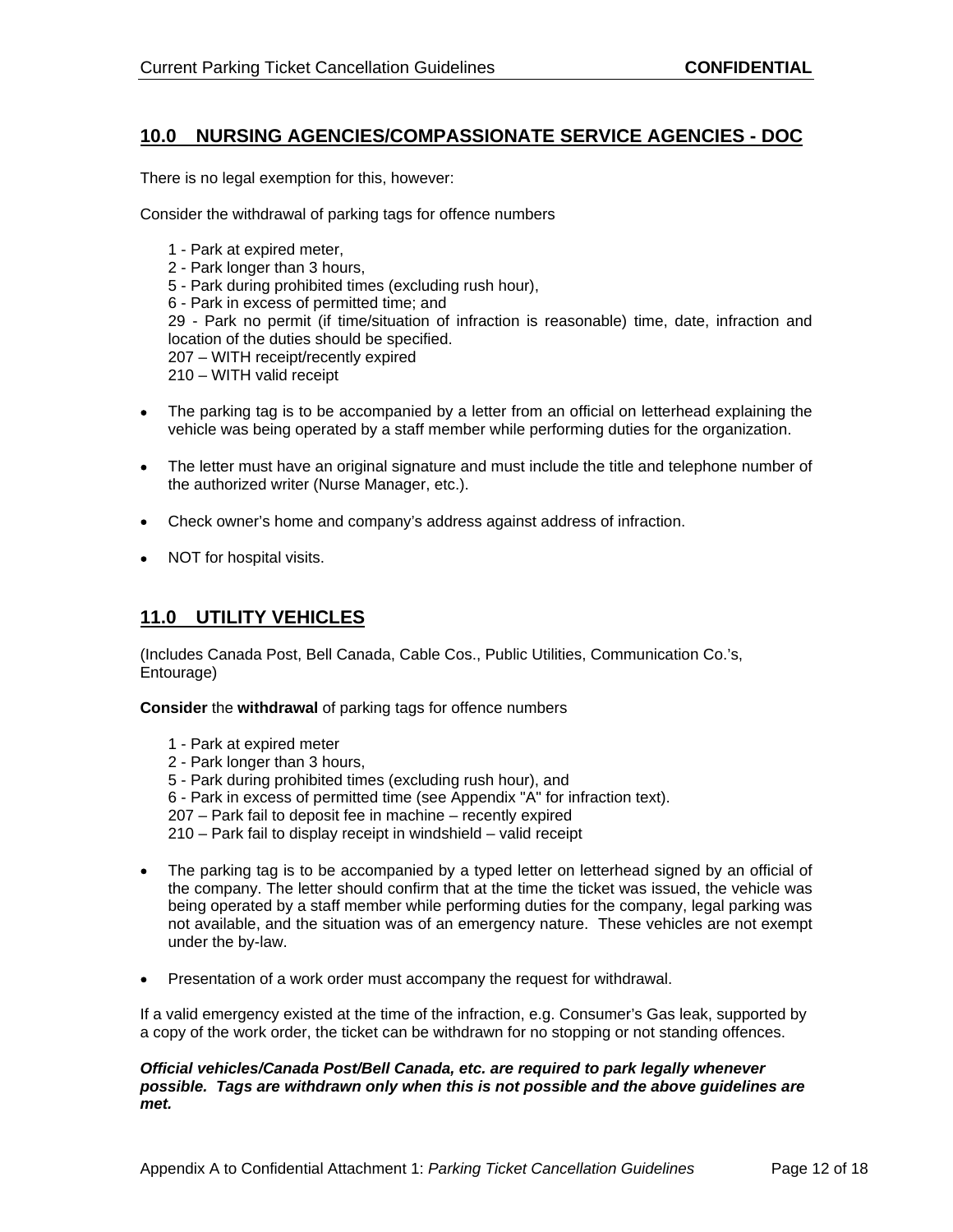## **12.0 SECURITY COMPANIES – ALARM RESPONSE – ARMOURED CARS - DOC**

Certain security companies respond to alarms at their client's sites. Due to the time requirements for response it is not always possible to park legally. While there is no legal exemption for this, consider the withdrawal of parking tags for the following offences:

- 1 Park at expired meter,
- 2 Park longer than 3 hours,
- 5 Park during prohibited times (excluding rush hour)
- 6 Park in excess of permitted times, and
- 29 Park no permit.
- 207 Park fail to deposit fee in machine
- 210 Park fail to display receipt in windshield

The parking tag is to be accompanied by a letter from an official in the Security Company on official letterhead explaining that the vehicle was being operated by a security officer while in response to an alarm. The date, time and location of the alarm should be stated and be supported by the alarm response sheet.

# **13.0 TAXICABS/LIMOS FOR HIRE - TXI**

- Metro Toronto By-law 32-92 and City of Toronto Municipal Code Chapter 400, paragraph 43(a)(i) prohibits parking a taxicab for hire in a location, which is not an authorized taxi stand.
- If a cab is parked with the lights off, driver is not with car, and is not available for hire, and then it is subject to the same regulations as all other motor vehicles.
- A taxicab may pick up and discharge passengers in "No Stopping" and "No Standing" zones.

# **WITHDRAW**

- Prohibited parking offences (excluding rush hour) if tag accompanied by a letter, on letterhead from the Dispatcher, indicating pick up location (time & date) and drop off location (time & date) and a taxi licence is in the possession of the owner or driver. Also, check ownership to verify that plate is issued to a "taxi". If required information does not appear on the ownership, phone 392-4125 (Metro Licensing) in order to verify cab registration
- $\bullet$  If the driver of the taxi is making a delivery, a letter from the taxi company and a waybill must accompany the request for withdrawal.

# **DO NOT WITHDRAW**

- Stopping/Standing offences. Although a taxi-cab may pick up and discharge passengers in these zones, an officer would be aware of these regulations but did not observe the driver picking up or discharging.
- Any offence that impedes pedestrian or vehicular traffic.
- Any offence that impedes emergency vehicles.
- **NOTE:** Taxis frequently park wherever it is convenient. On "Stop/Stand" offences, the good judgement of all factors should be considered.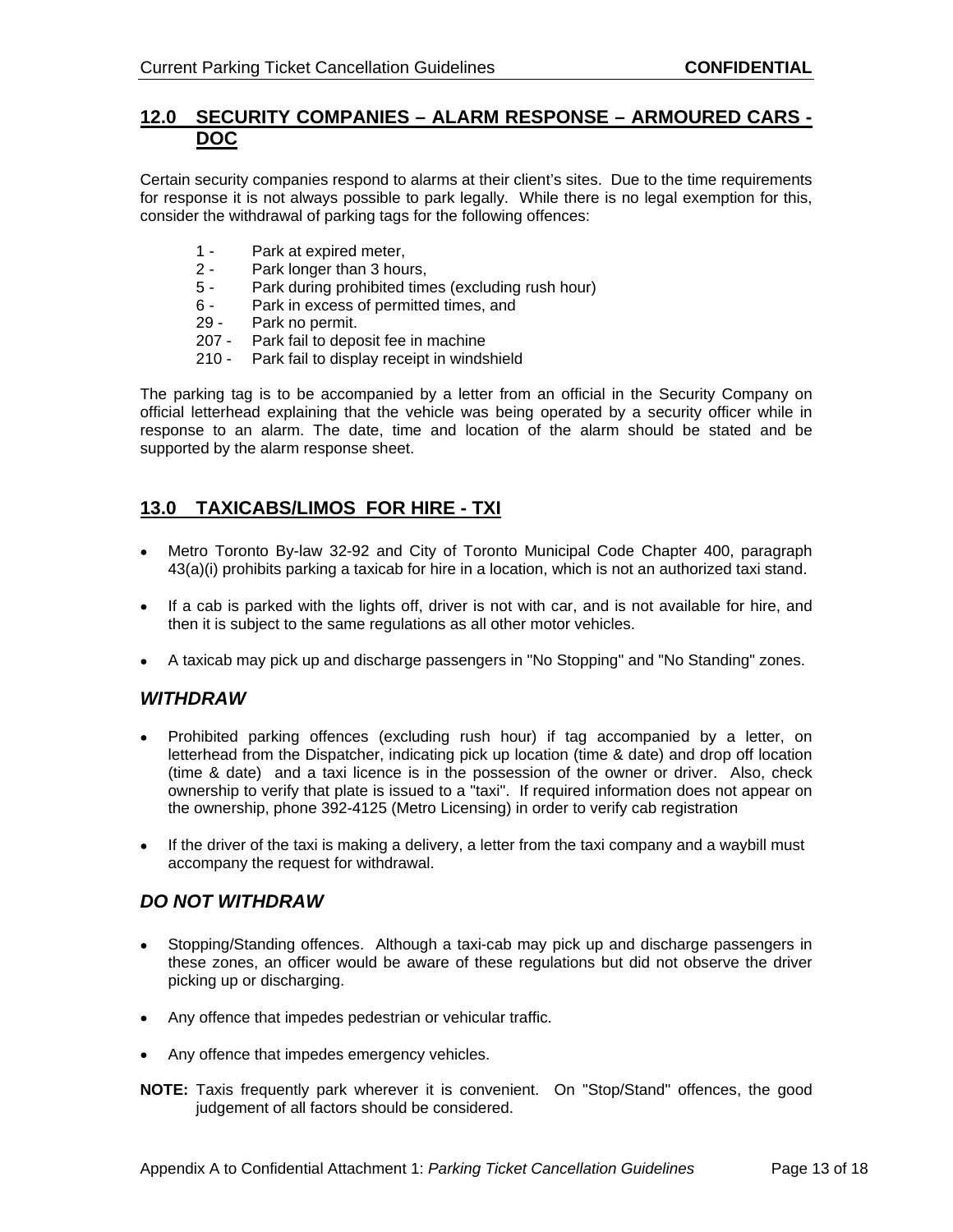# **14.0 TOUR BUSES - DOC**

Tour buses may pick up and discharge passengers. However, they may not park in contravention of the by-laws.

Bus drivers should be aware of facilities available for their use.

Consider the withdrawal of parking tags for offence numbers

- 1 Park at expired meter
- 2 Park longer than 3 hours,
- 5 Parking during prohibited times (excluding rush hour), and
- 6 Park in excess of permitted time.
- The parking tag is to be accompanied by a typed letter from a management official on letterhead explaining that the vehicle was being operated by a staff member while performing duties for the company and that no other parking was available.
- Attempt to determine if legal parking is available in the vicinity.

# **15.0 REASONABLE DOUBT - COURTESY CONSIDERATION – EDU, RSD**

When an explanation is received and the Municipality wishes to give consideration for medical reasons, age, unusual circumstances, ignorance of by-law etc. the plate owners record should be examined and the decision based on available information.

This should be used particularly when dealing with individuals residing more than 100 kilometres from Toronto.

Our responsibility is to provide information to the public and to ensure that matters going to trial are of a significant nature.

Comment field in 'Stop Process' MUST be completed properly – put in a completely explanation for cancellation of ticket. This allows more informed decisions on future tags submitted for investigation.

If there has already been a consideration given and staff feel the consideration is warranted/justified, the staff must consult with and obtain authorization from a supervisor prior to granting the courtesy.

**See Supervisor if there are outstanding fines at MTO.**

## **16.0 RELIGIOUS OBSERVANCE GRACE PERIODS - REX**

Parking consideration is given to religious groups by Toronto Police to afford members of congregations to attend worship. This consideration is granted for worship services only.

Exemptions are granted for parking in prohibited areas or at meters

- 1 Park at expired meter
- 5 Park signed highway during prohibited (times/days) (excluding rush hour)
- 6 Park signed highway in excess of permitted time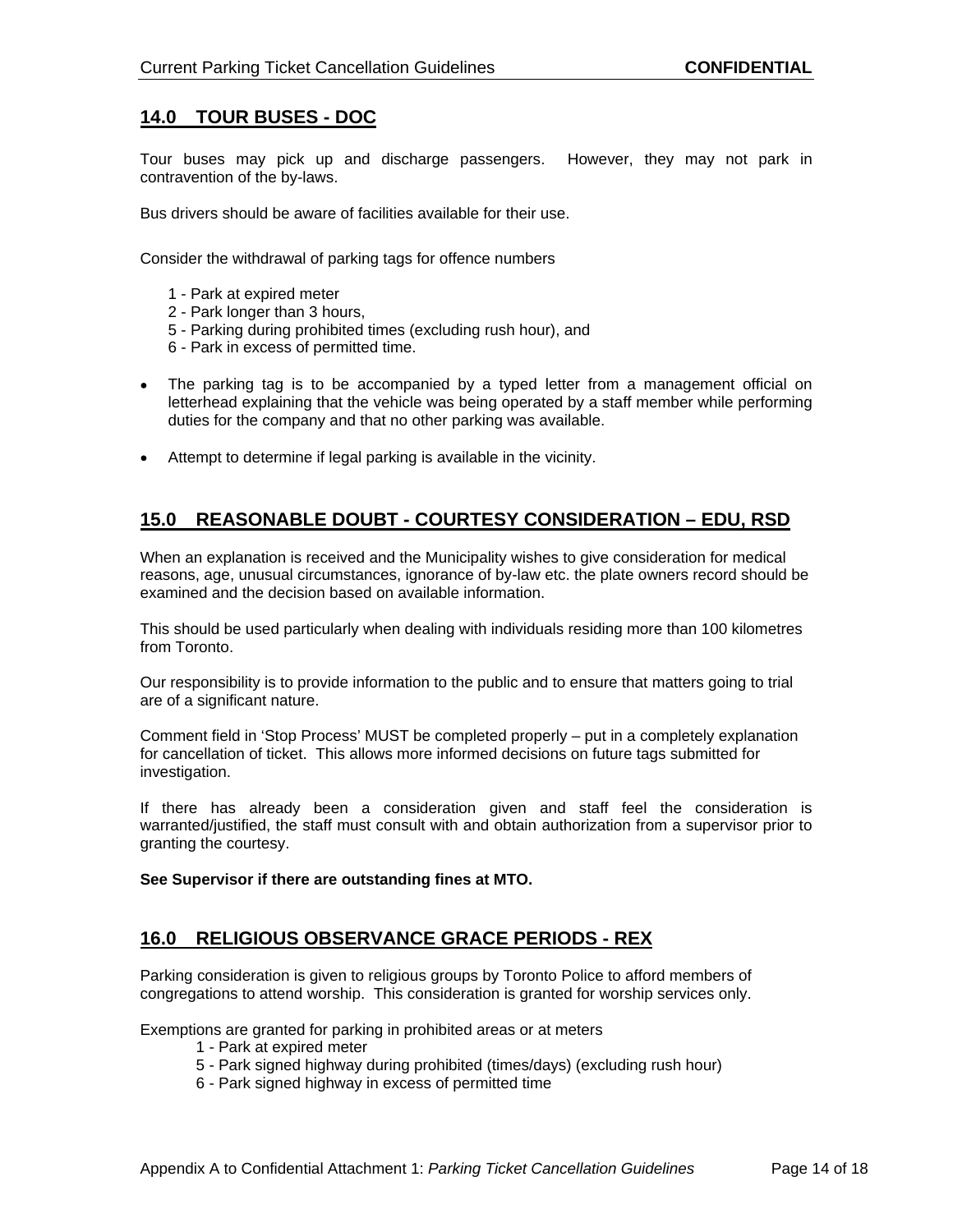The religious group must provide a letter from the Minister/Pastor/Holy Man or a copy of the bulletin. And the contract of the contract of the contract of the contract of the contract of the contract of the contract of the contract of the contract of the contract of the contract of the contract of the contract of

**Let customer know their Minister/Pastor/Holy Man can obtain consideration to park during regular worship services by calling 416 808 6500 and obtaining a 'Consideration to Park'.**

## **17.0 PARKING CONSIDERATIONS/GRACE PERIODS - GPR**

Toronto Police give consideration under a variety of circumstances upon request of individuals and groups. Consideration numbers allow the withdrawal of infractions involving prohibited parking areas, expired meters, three-hour limit or parking in excess of permitted time. These requests can be handled by phone, fax or mail.

**Verify consideration number/area/dates permitted to park.**

**Plates to be registered to company.**

**Sub-contractors/personal vehicles must obtain their own consideration number.**

## **18.0 DIPLOMATIC IMMUNITY**

**DO NOT WITHDRAW** - Refer the person to the Office of Protocol as outlined below. (Anne Marie Balzano)

## **WITHDRAW**

- Tags sent directly to us by the Chief of Protocol office that are stamped as recommended for  $\bullet$ cancellation.
- Refer anyone submitting tags for cancellation to the Ministry of Economic Development/Trade and Tourism, 900 Bay Street, 10th Floor, Hearst Block, Toronto ON, M7A 2E1. This office will review tags and submit any to us that they recommend for cancellation.

## **19.0 PROCESSING ERRORS - PER**

## **WITHDRAW**

- Notices of Impending Conviction (NICs) if keying errors of plate are found.  $\bullet$
- NICs if validation month does not match.  $\bullet$
- NICs if ownership does not match make of car in any way, i.e. Chevrolet vs. Honda.
- NICs if issued more than 35 days from infraction date.

#### **NOTE: Do not withdraw for those presenting the yellow tag without an investigation.**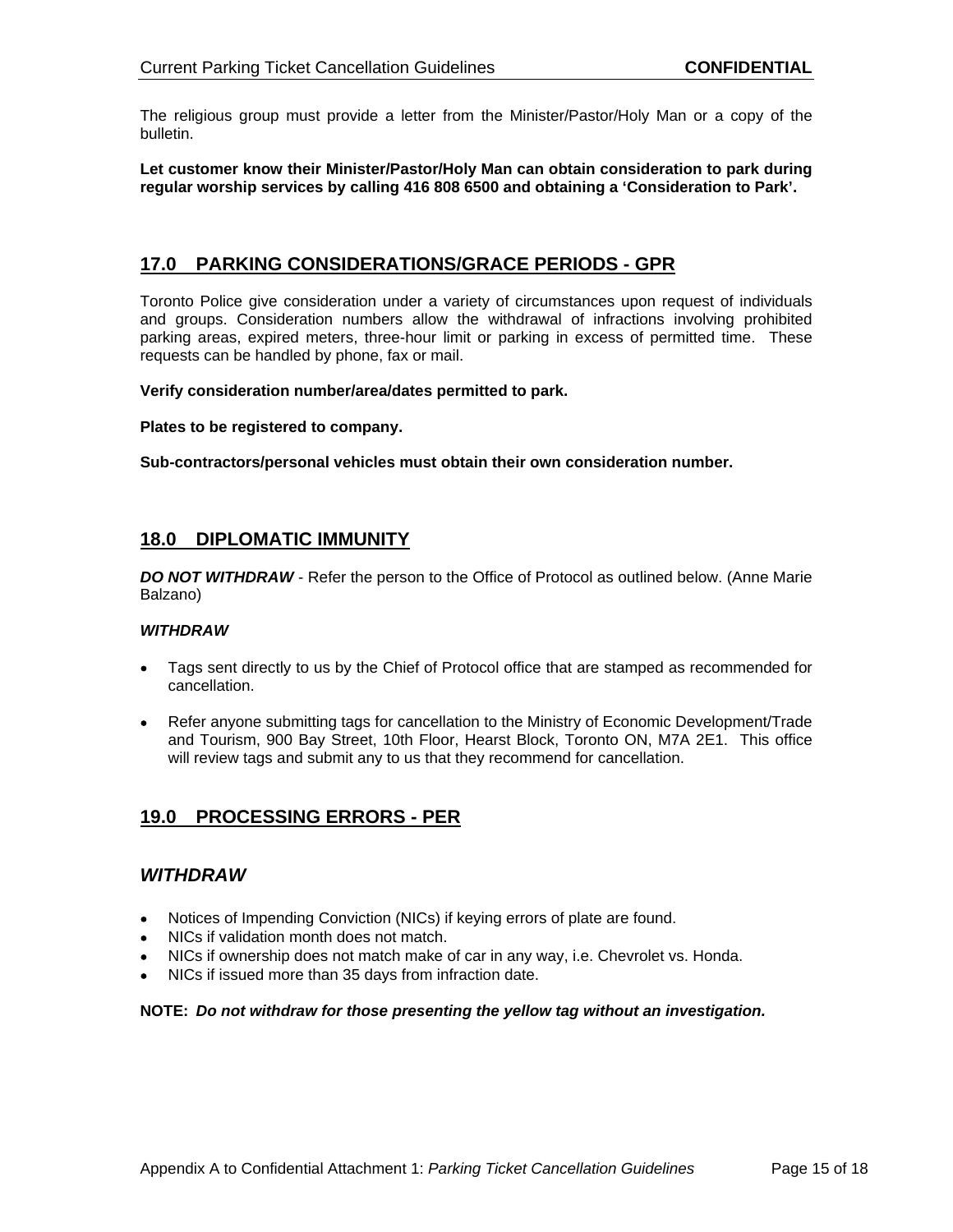# **20.0 CONTINUING INFRACTION - TPI**

## **WITHDRAW**

If more than one tag was issued within 3 hours and the following details exist.

- Same offence (do not withdraw if vehicle towed).
- Same location. **Same location** is a set of the set of the set of the set of the set of the set of the set of the set of the set of the set of the set of the set of the set of the set of the set of the set of the set of the
- Same plate number.

The first tag must be paid to allow for this type of cancellation.

## **21.0 OUT-OF-PROVINCE LICENCE PLATES/TRIP PERMITS**

Until legislation is amended, we are unable to obtain a conviction against vehicle owner registered outside of Ontario.

Requests for Trial (RFTs) - ownership information cannot be obtained in time to process Request for Trial.

This condition may change in the future for certain provinces/states.

Accept payments if offered. The IVR system will accept payment on out-of-province tickets.

# **22.0 PHONE, FAX (392-4436), MAIL**

PTO sites will be able to deal with several types of situations via phone, phone with mail follow-up or phone with investigative follow-up.

- 1. Obvious error (when the image on our system is available for viewing).
- 2. On-street parking permits (under certain circumstances).
- 3. Disabled person's parking permit. (under certain circumstances).
- 4. Stolen vehicle.

### **Obvious Error (Phone) – OER, INC, DTE, TME, VMM, VUM**

Display Certificate of Parking Infraction (CPI) on screen.

If the CPI image is not available, phone customer back when it comes on the system or they may wish to attend a First Appearance Facility (FAF) with the ticket.

If an error is visible on the CPI, print the image, circle the error, and place in stop process tray.

Indicate on the print the cancellation code that describes the error.

If an error is not visible advise caller of their options.

### **On-Street Parking Permit or Disabled Permit – VPP, VPD, EDU**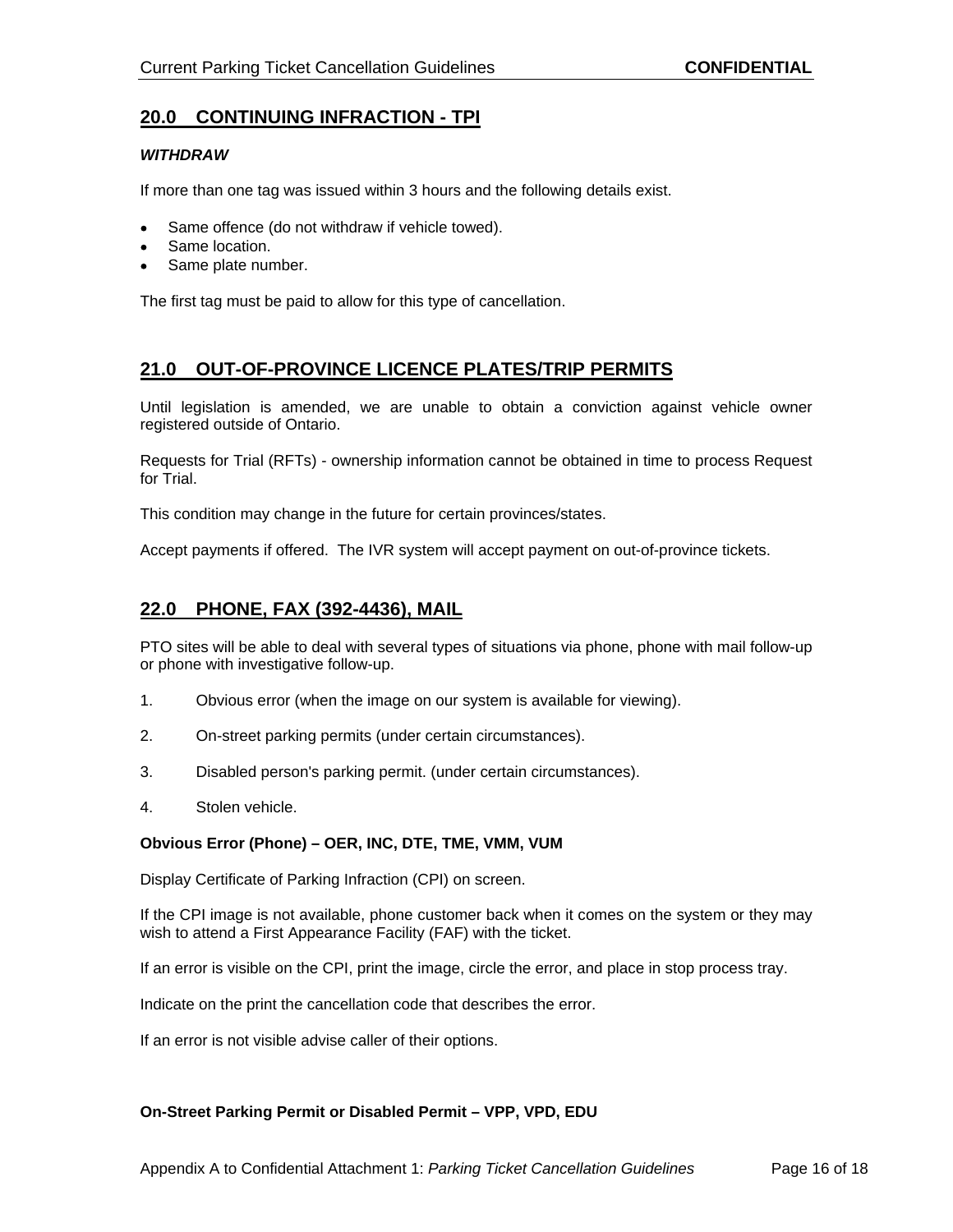Check the City of Toronto, Permit system to determine if a permit has been issued. Ensure that the expiry date of the permit is valid and the vehicle was parked in the proper permit area.

Check the CPI to determine if the no permit displayed box was checked by the issuing officer. If the no permit displayed box was indicated, check the plate history and if clear, submit the request for a one-time cancellation.

If a courtesy has already been granted on the system, advise the customer they must attend one of our First Appearance Offices to dispute the ticket.

## **Defective Meter - DFM**

Educate client that the Toronto Municipal Code states a meter must be set into operation in order to legally park at that location.

| <b>First time</b>  | RSD/EDU – CHECK PLATE - MAKE AWARE (MD IF RSD/EDU USED)                |
|--------------------|------------------------------------------------------------------------|
| <b>Second time</b> | DFM - COMPLETE SUPERVISORY REVIEW & DO METER CHECK TO<br><b>VERIFY</b> |
| <b>Third time</b>  | DFM - WITH PROOF (WRONG DATE/BLANK RECEIPT) – DO METER<br><b>CHECK</b> |

Submit screen print for cancellation.

Issue IC (cancellation) letter if requested by the customer.

## **Stolen Vehicles/Plates - SVH**

Ask for phone number of person (have customer complete 'Supervisory Review Form'.

Ask in which municipality was the theft reported.

Stolen when? (If available)

Recovered when? (If available)

Print CPIs of all tags issued during that period.

Print screen prints of all tags issued during period of theft.

If stolen report is verified by police - cancel tags - send IC letter. If stolen report is not verified send IR letter.

#### **If withdrawing, enter occurrence number, date reported, date recovered on STOP PROCESS screen.**